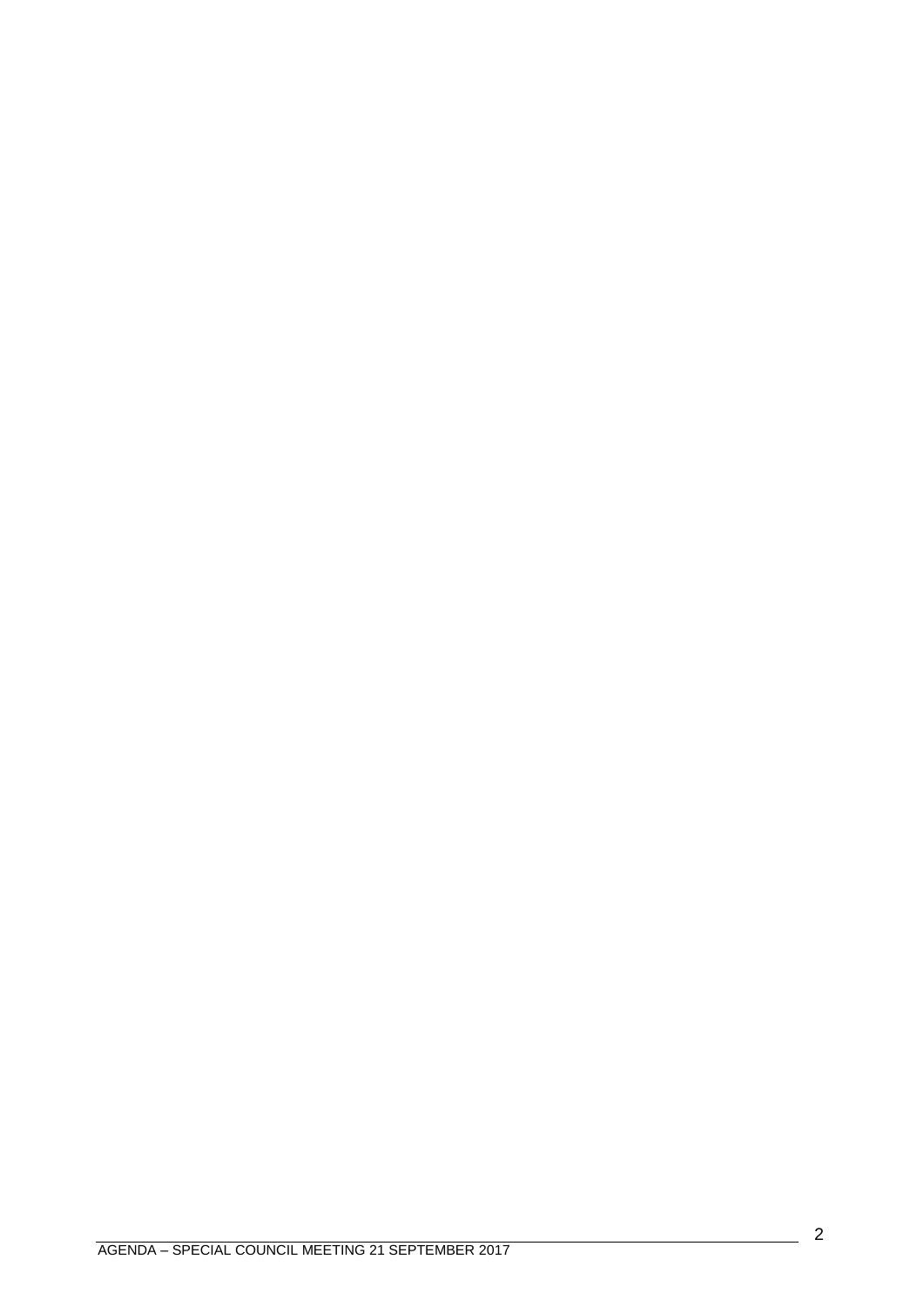#### **Local Government Act 1995 (as amended)**

#### **Part 1 Introductory Matters**

#### 1.3. Content and intent

- (1) This Act provides for a system of local government by
	- (a) providing for the constitution of elected local governments in the State;
	- (b) describing the functions of local governments;
	- (c) providing for the conduct of elections and other polls; and
	- (d) providing a framework for the administration and financial management of local governments and for the scrutiny of their affairs.
- (2) This Act is intended to result in
	- (a) better decision-making by local governments;
	- (b) greater community participation in the decisions and affairs of local governments;
	- (c) greater accountability of local governments to their communities; and
	- (d) more efficient and effective local government.
- (3) In carrying out its functions a local government is to use its best endeavours to meet the needs of the current and future generations through an integration of environmental protection, social advancement and economic prosperity.

#### **Part 2 Constitution of Local Government**

#### **Division 2 Local Governments and Councils of Local Governments**

- 2.7 The Role of Council
- (1) The Council
	- (a) directs and controls the Local Government's affairs; and
	- (b) is responsible for the performance of the Local Government's functions.
- (2) Without limiting subsection  $(1)$ , the Council is to  $-$ 
	- (a) oversee the allocation of the Local Government's finances and resources;

and

(b) determine the Local Government's policies.

#### **Meetings generally open to the public**

- **5.1.** (1) Subject to subsection (2), the following are to be open to members of the public
	- (a) all council meetings; and
	- (b) all meetings of any committee to which a local government power or duty has been delegated.
	- (2) If a meeting is being held by a council or by a committee referred to in subsection (1) (b), the council or committee may close to members of the public the meeting, or part of the meeting, if the meeting or the part of the meeting deals with any of the following —
	- (a) a matter affecting an employee or employees;
	- (b) the personal affairs of any person;
	- (c) a contract entered into, or which may be entered into, by the local government and which relates to a matter to be discussed at the meeting;
	- (d) legal advice obtained, or which may be obtained, by the local government and which relates to a matter to be discussed at the meeting;
	- (e) a matter that if disclosed, would reveal
		- (i) a trade secret;
		- (ii) information that has a commercial value to a person; or
		- (iii) information about the business, professional, commercial or financial affairs of a person, where the trade secret or information is held by, or is about, a person other than the local government;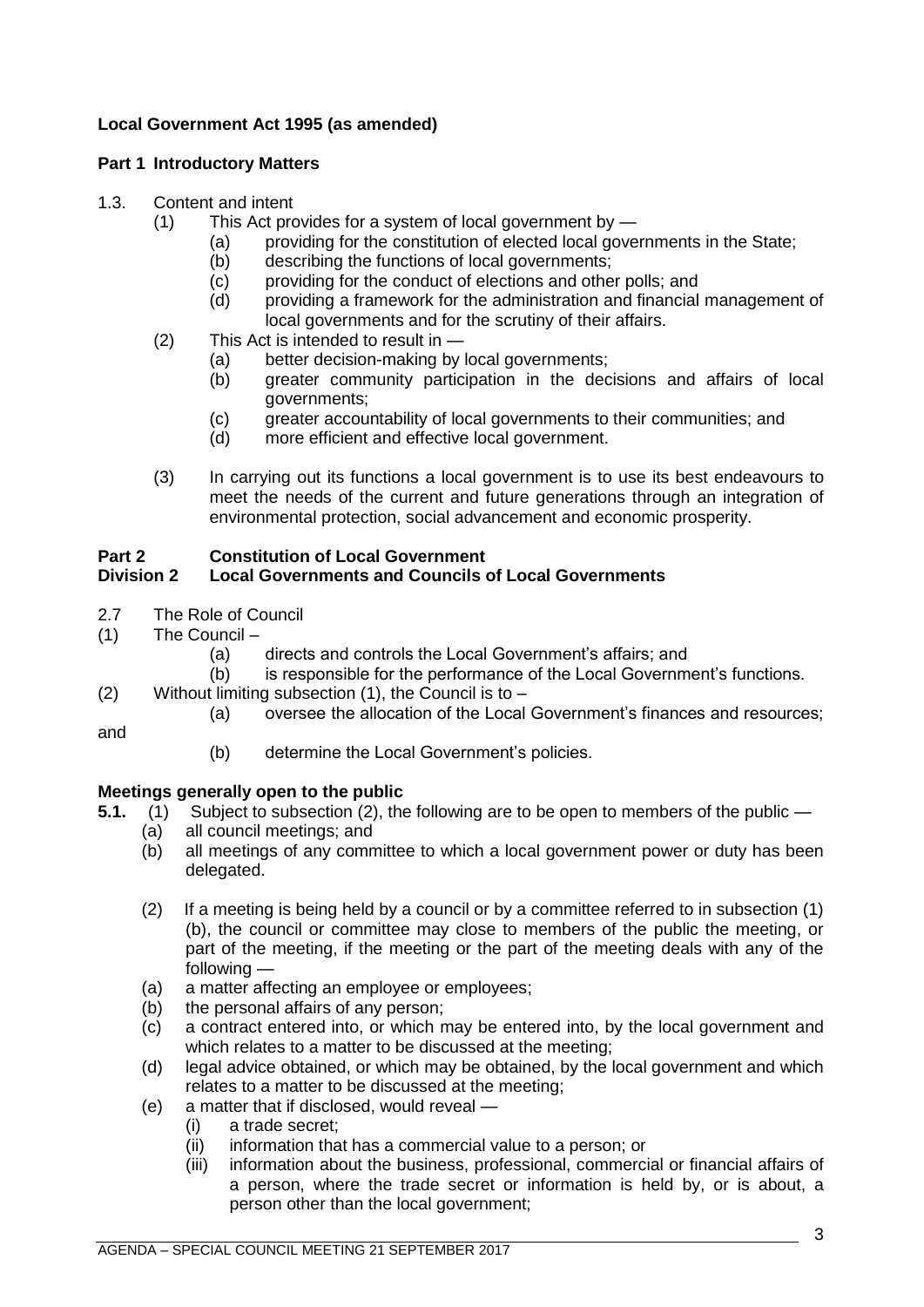- (f) a matter that if disclosed, could be reasonably expected to
	- (i) impair the effectiveness of any lawful method or procedure for preventing, detecting, investigating or dealing with any contravention or possible contravention of the law;
	- (ii) endanger the security of the local government's property; or
	- (iii) prejudice the maintenance or enforcement of a lawful measure for protecting public safety;
- (g) information which is the subject of a direction given under section 23 (1a) of the *Parliamentary Commissioner Act 1971*; and
- (h) such other matters as may be prescribed.
- (3) A decision to close a meeting or part of a meeting and the reason for the decision are to be recorded in the minutes of the meeting.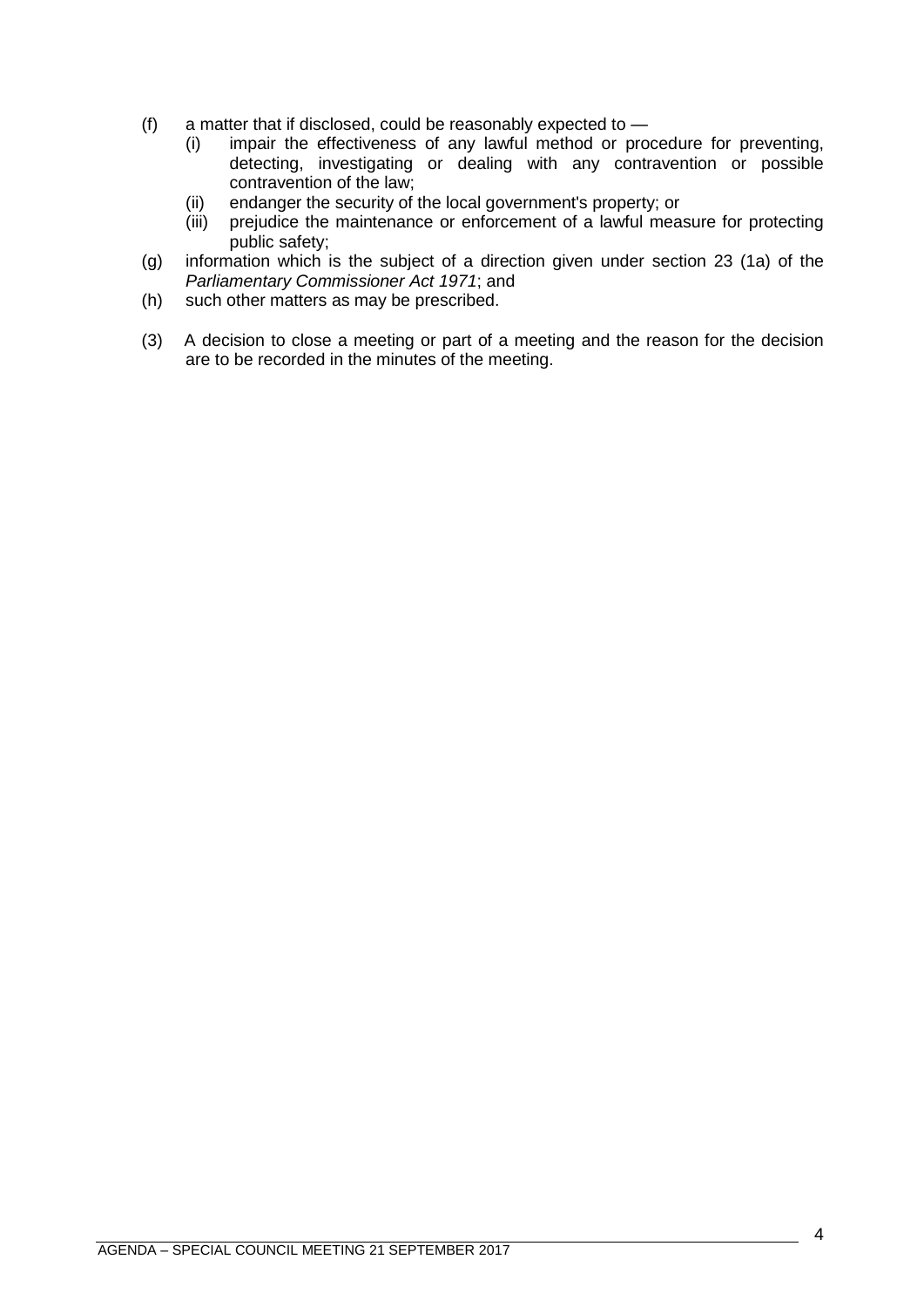

Shire of York

## G 2.6 PUBLIC QUESTION TIME

### Policy Statement

1.0 "Public Question Time" will be limited to 15 minutes\*. The Council may exercise a discretion to extend the time by resolution if required. If there are questions remaining unasked at the expiration of the time allotted members of the public will be asked to submit their questions in writing to the Chief Executive Officer who will provide a written reply with the response placed in the Agenda of the next Ordinary Meeting of the Council.

*\* A minimum of 15 minutes is provided by Regulation 6(1) of the Local Government (Administration) Regulations 1996 (S.5.24 of the Local Government Act 1995)*

- 2.0 Questions may be asked at the Ordinary Council Meeting and any Committee meeting on any matter affecting the Council and the Shire's operations. Questions submitted to Special Meetings of the Council will be restricted to the subject matter of the meeting.
- 3.0 Each questioner will be limited to two (2) questions. Statements or long preamble are not permitted.
- 4.0 People wishing to ask questions will be encouraged to put their questions in writing or in a prescribed form and submit them to the Chief Executive Officer prior to 10 am on the day of the meeting. This allows for an informed response to be given at the meeting. Oral questions are permitted.
- 5.0 Priority will be given to questions about matters on the agenda for the meeting and which are submitted in accordance with 4.0 above.
- 6.0 Every person who wishes to ask a question must identify themselves and register with a Council Officer immediately prior to the meeting. Subject to 5.0 above questions will be taken in the order in which people register.
- 7.0 Questions containing offensive remarks, reference to the personal affairs or actions of Elected Members or staff, or which relate to confidential matters or legal action will not be accepted. Questions that the Presiding Member considers have been answered by earlier questions at the meeting or earlier meetings may not be accepted.
- 8.0 On receipt of a question the Presiding Member may answer the question or direct it to the Chief Executive Officer to answer. If the question is of a technical nature the Chief Executive Officer may direct the question to a senior technical officer present. If the question requires research it will be taken on notice.
- 9.0 There will be no debate on the answers to questions.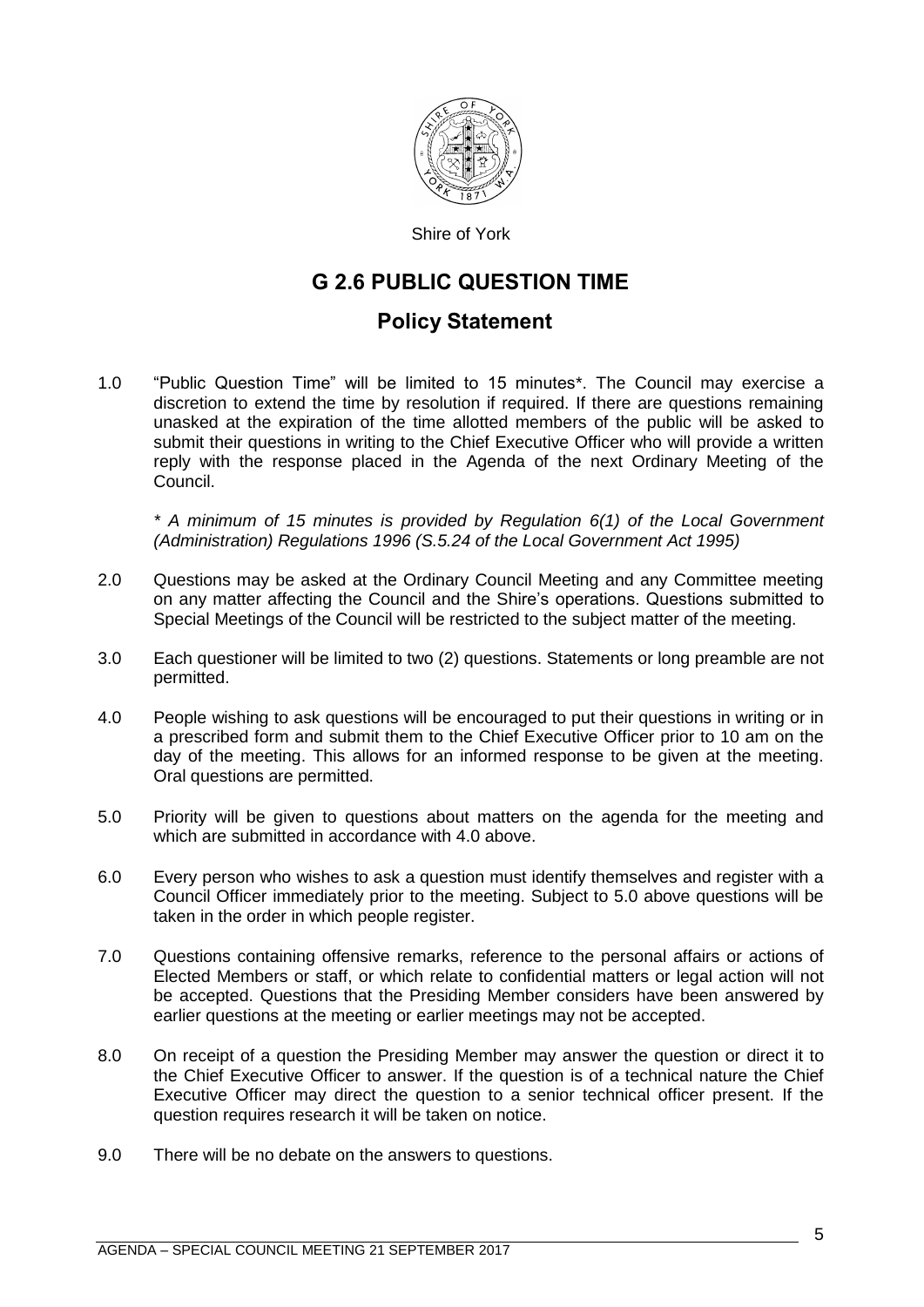- 10.0 A summary of the question and the answer will be recorded in the minutes of the Council meeting at which the question was asked.
- 11.0 Public Question Time guidelines incorporating this policy are being prepared and will include information on the other methods of enquiry that are available to members of the public to obtain information from the Shire.

Adopted 21 October 2013 Amended 17 September 2015 Amended 23 November 2015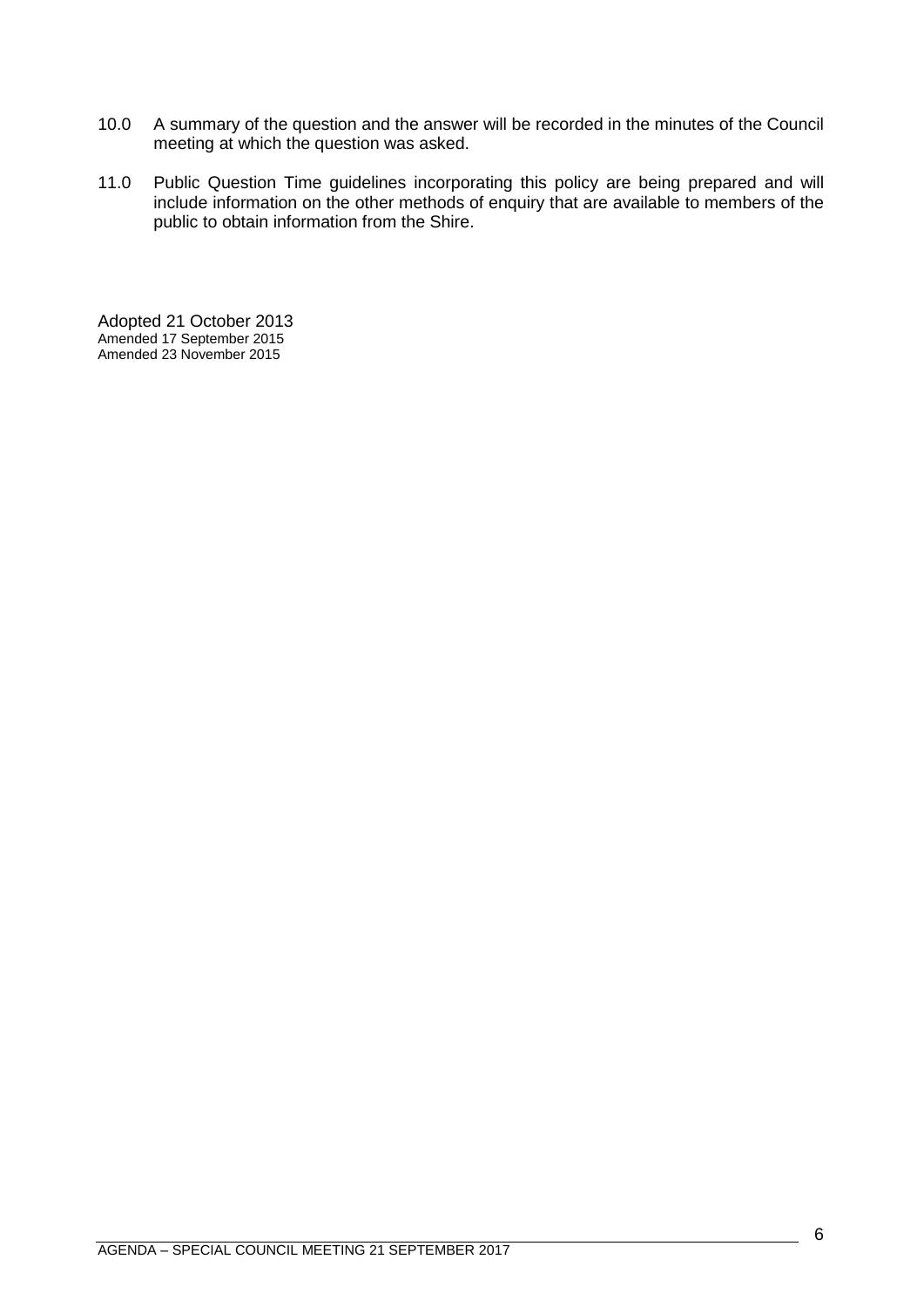**PUBLIC QUESTION TIME PROFORMA** 

**CONTINUED** 

## **Question(s)**

Please ensure that your question complies with the Public Question Time Policy Statement as published in the Council Agenda and stated as per the attached

Name<sup>.</sup>

**Residential Address:** (Required if written response requested) **Organization Name:** (If presenting on behalf of) **Council** Item No. Referred To: 

Write your question(s) as clearly and concisely as possible - lengthy questions may be paraphrased.

 $Note:$ To provide equal opportunity for all in attendance to ask questions, a limit of two (2) questions at a time from any one person is imposed.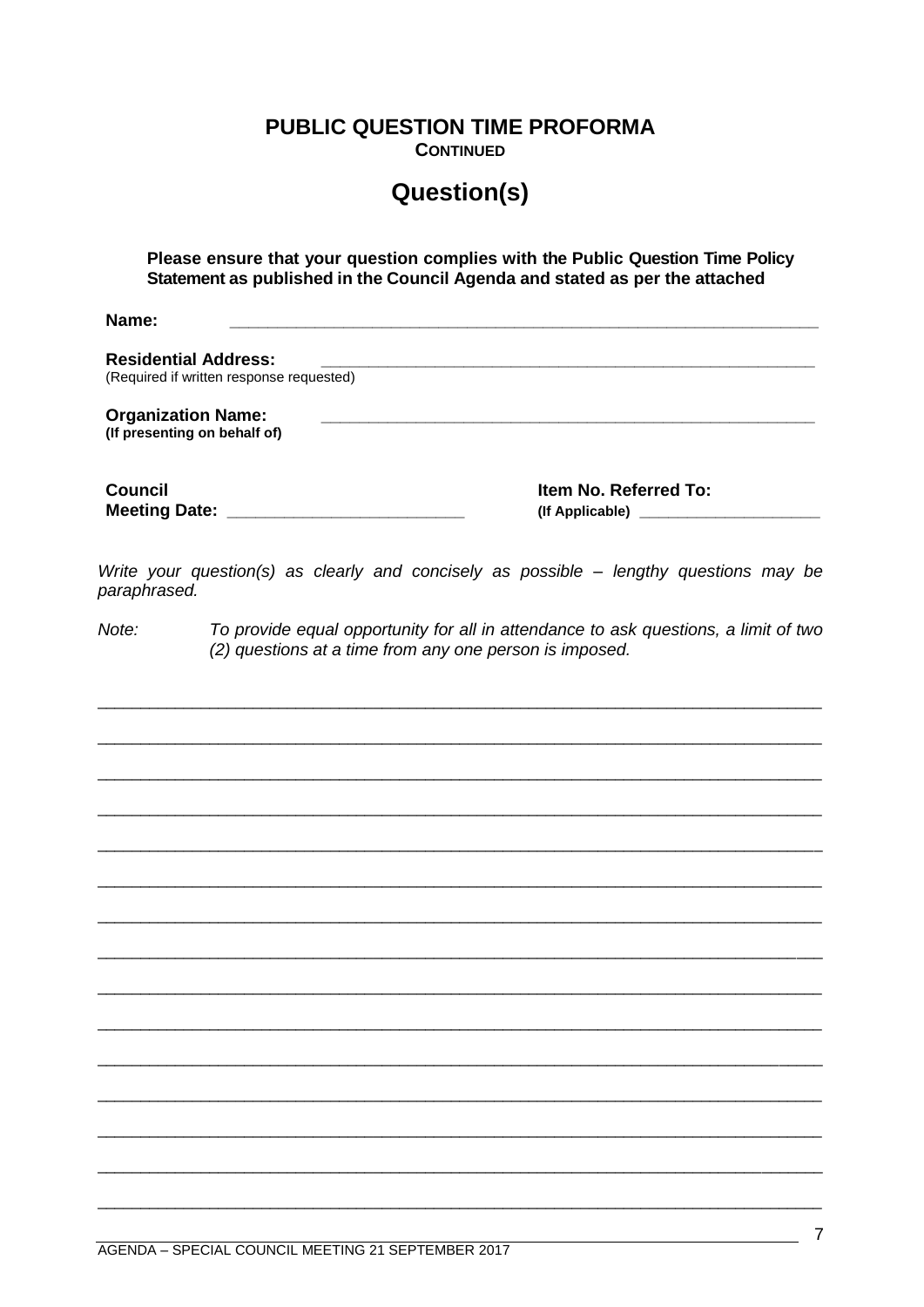| OFFICE USE ONLY |  |
|-----------------|--|
|                 |  |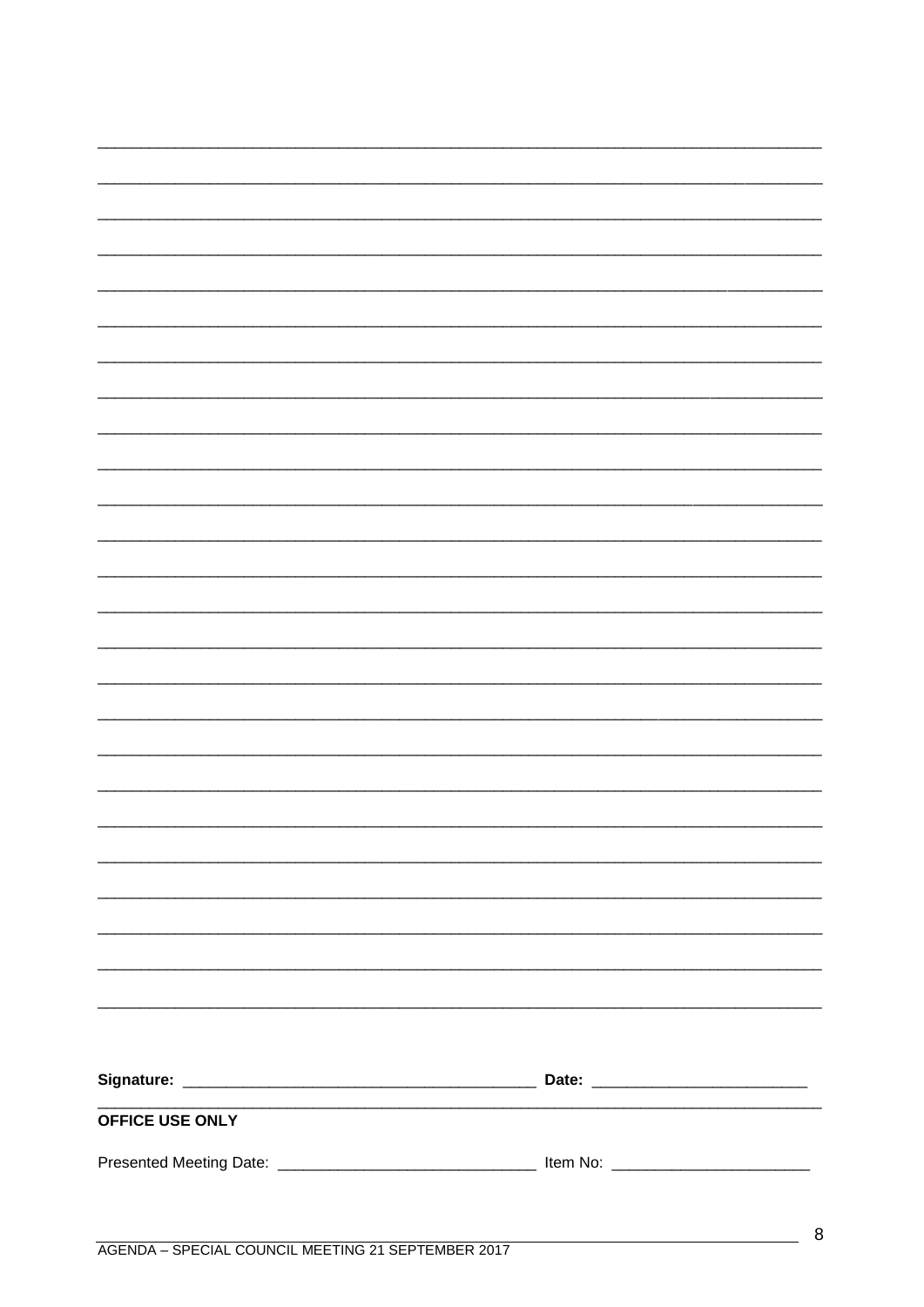# Table of Contents

| 1                       |     |                                                                                         |  |
|-------------------------|-----|-----------------------------------------------------------------------------------------|--|
|                         | 1.1 |                                                                                         |  |
|                         | 1.2 |                                                                                         |  |
|                         | 1.3 |                                                                                         |  |
|                         | 1.4 |                                                                                         |  |
|                         | 1.5 |                                                                                         |  |
|                         | 1.6 |                                                                                         |  |
|                         | 1.7 |                                                                                         |  |
| 2 <sup>1</sup>          |     |                                                                                         |  |
|                         | 2.1 |                                                                                         |  |
|                         | 2.2 |                                                                                         |  |
|                         | 2.3 |                                                                                         |  |
|                         | 2.4 |                                                                                         |  |
|                         | 2.5 | Number of People in the Gallery at Commencement of the Meeting 12                       |  |
| $\mathbf{3}$            |     |                                                                                         |  |
|                         | 3.1 |                                                                                         |  |
|                         | 3.2 |                                                                                         |  |
|                         |     |                                                                                         |  |
| $\overline{\mathbf{4}}$ |     |                                                                                         |  |
| 5                       |     |                                                                                         |  |
|                         | 5.1 |                                                                                         |  |
|                         | 5.2 |                                                                                         |  |
|                         | 5.3 |                                                                                         |  |
|                         | 5.4 |                                                                                         |  |
| 6                       |     | ANNOUNCEMENTS BY PRESIDING MEMBER WITHOUT DISCUSSION 13                                 |  |
| 7                       |     |                                                                                         |  |
|                         |     |                                                                                         |  |
|                         |     | SY120-09/17 – Submission to DWER on the Application for Works Approval – Great Southern |  |
|                         |     |                                                                                         |  |
| 8                       |     |                                                                                         |  |
| 9                       |     |                                                                                         |  |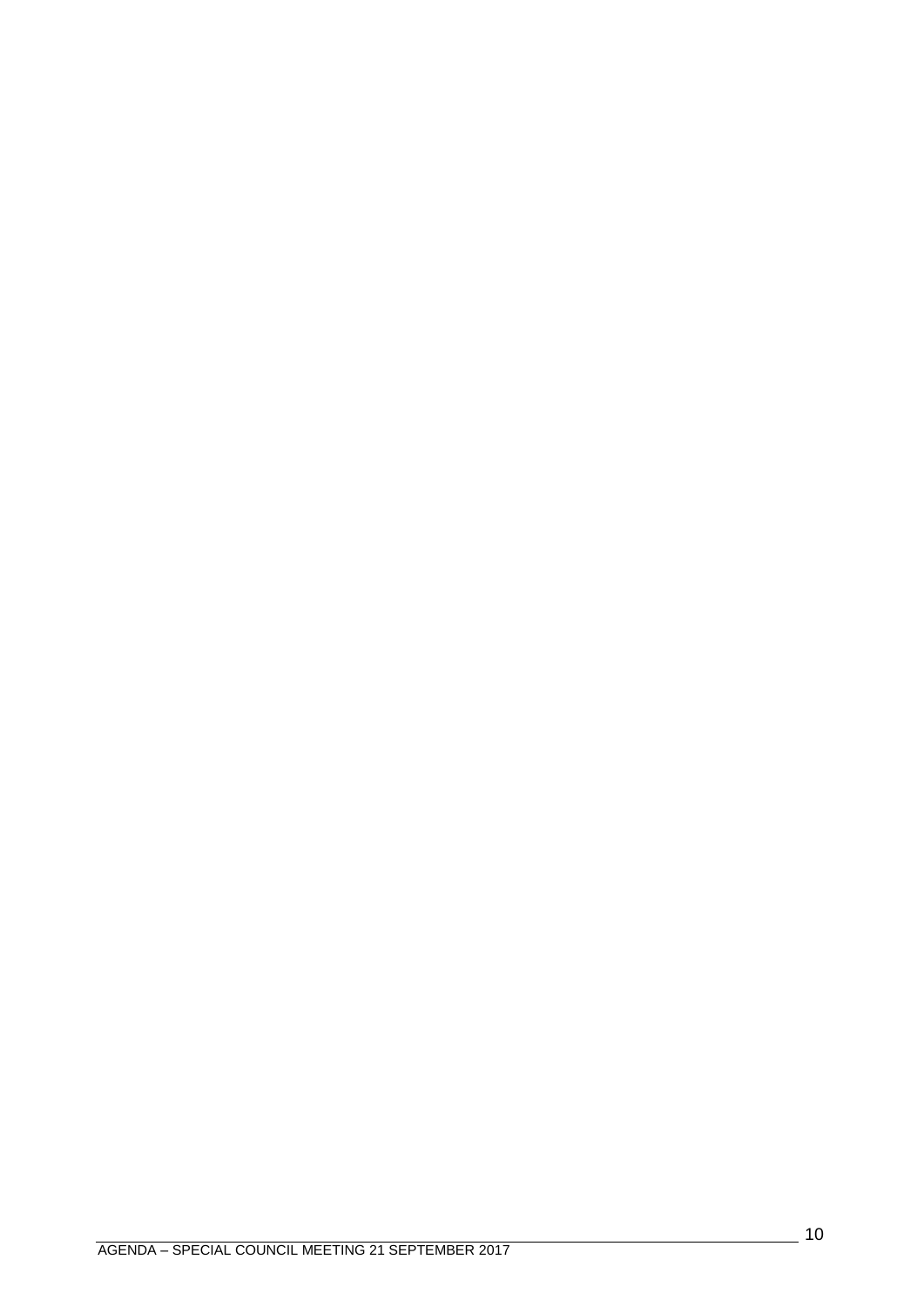

#### SHIRE OF YORK

#### A SPECIAL MEETING OF THE COUNCIL WILL BE HELD ON THURSDAY, 21 SEPTEMBER, 2017, COMMENCING AT 5.00PM IN THE LESSER HALL, YORK TOWN HALL, YORK

The York Shire Council acknowledges the traditional owners of the land on which this meeting will be held.

#### <span id="page-10-0"></span>**1 OPENING**

#### <span id="page-10-1"></span>1.1 Declaration of Opening

#### <span id="page-10-2"></span>1.2 Disclaimer

The Shire President advised the following:

*"I wish to draw attention to the Disclaimer Notice contained within the agenda document and advise members of the public that any decisions made at the meeting today, can be revoked, pursuant to the Local Government Act 1995.* 

*Therefore members of the public should not rely on any decisions until formal notification in writing by Council has been received. Any plans or documents in agendas and minutes may be subject to copyright. The express permission of the copyright owner must be obtained before copying any copyright material."*

<span id="page-10-3"></span>1.3 Standing Orders

#### <span id="page-10-4"></span>1.4 Announcement of Visitors

#### <span id="page-10-5"></span>1.5 Declarations of Interest that Might Cause a Conflict

*Councillors/Staff are reminded of the requirements of s5.65 of the Local Government Act 1995, to disclose any interest during the meeting when the matter is discussed and also of the requirement to disclose an interest affecting impartiality under the Shire of York's Code of Conduct.*

| <b>Name</b> | Item No & title | <b>Nature of Interest</b><br>(and extent, where appropriate) |
|-------------|-----------------|--------------------------------------------------------------|
|             |                 |                                                              |
|             |                 |                                                              |
|             |                 |                                                              |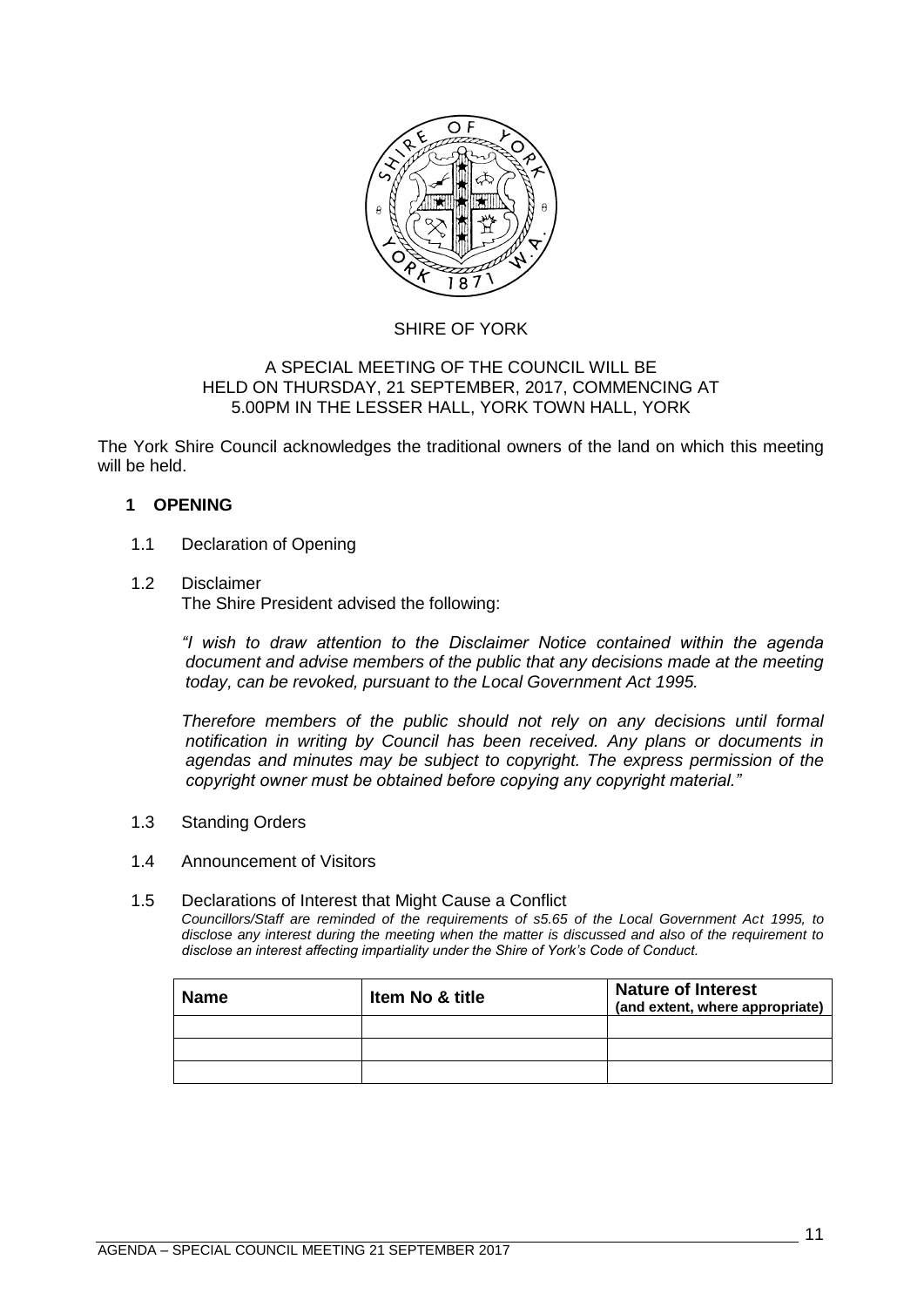#### <span id="page-11-0"></span>1.6 Declarations of Financial Interests

*A declaration under this section requires that the nature of the interest must be disclosed. Consequently a member who has made a declaration must not preside, participate in, or be present during any discussion or decision making procedure relating to the matter the subject of the declaration*

*Other members may allow participation of the declarant if the member further discloses the extent of the interest and the other members decide that the interest is trivial or insignificant or is common to a significant number of electors or ratepayers.*

| <b>Name</b> | Item No & title | <b>Nature of Interest</b><br>(and extent, where appropriate) |
|-------------|-----------------|--------------------------------------------------------------|
|             |                 |                                                              |
|             |                 |                                                              |
|             |                 |                                                              |

#### <span id="page-11-1"></span>1.7 Disclosure of Interest that May Affect Impartiality

*Councillors and staff are required (Code of Conduct), in addition to declaring any financial interest, to declare any interest that might cause a conflict. The member/employee is also encouraged to disclose the nature of the interest. The member/employee must consider the nature and extent of the interest*  and whether it will affect their impartiality. If the member/employee declares that their impartiality will *not be affected then they may participate in the decision making process.*

| <b>Name</b> | Item No & Title |  |  |
|-------------|-----------------|--|--|
|             |                 |  |  |
|             |                 |  |  |
|             |                 |  |  |

#### <span id="page-11-2"></span>**2 ATTENDANCE**

- <span id="page-11-3"></span>2.1 Members
- <span id="page-11-4"></span>2.2 Staff
- <span id="page-11-5"></span>2.3 Apologies
- <span id="page-11-6"></span>2.4 Leave of Absence Previously Approved
- <span id="page-11-7"></span>2.5 Number of People in the Gallery at Commencement of the Meeting

#### <span id="page-11-8"></span>**3 PUBLIC QUESTION TIME**

Public Question Time is conducted in accordance with the Act and Regulations. In addition to this the Shire's Council Meetings Local Law 2016 states –

#### *6.7 Other procedures for question time for the public*

*(1) A member of the public who wishes to ask a question during question time must identify themselves and register with a Council Officer immediately prior to the meeting.* 

- *(2) A question may be taken on notice by the Council for later response.*
- *(3) When a question is taken on notice the CEO is to ensure that—*
	- *(a) a response is given to the member of the public in writing; and*

*(b) a summary of the response is included in the agenda of the next meeting of the Council.* 

*(4) Where a question relating to a matter in which a relevant person has an interest is directed to the relevant person, the relevant person is to—*

- *(a) declare that he or she has an interest in the matter; and*
- *(b) allow another person to respond to the question.*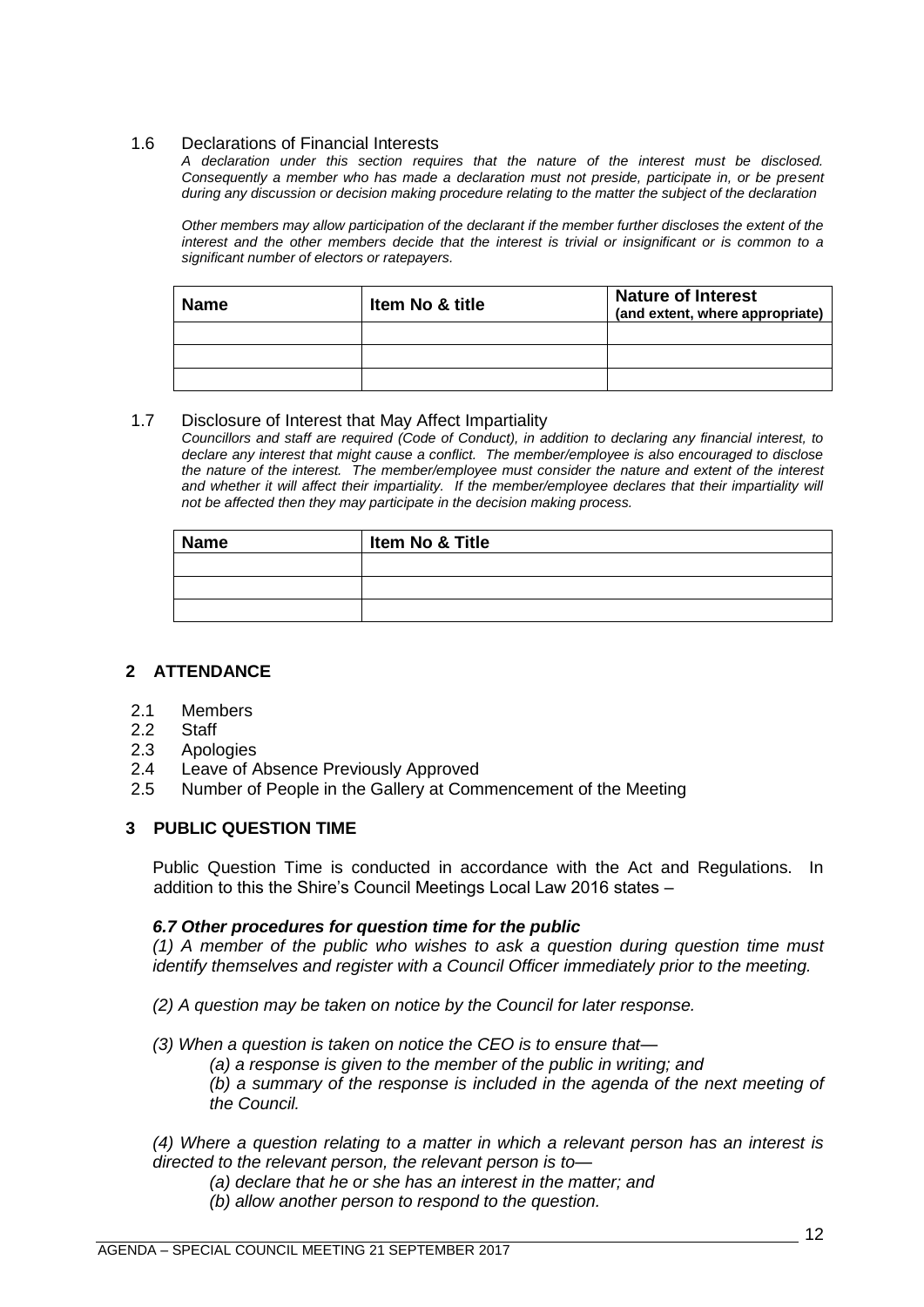*(5) Each member of the public with a question is entitled to ask up to 2 questions before other members of the public will be invited to ask their questions.* 

*(6) Where a member of the public provides written questions then the Presiding Member may elect for the questions to be responded to as normal business correspondence.* 

*(7) The Presiding Member may decide that a public question shall not be responded to where—*

*(a) the same or similar question was asked at a previous meeting, a response was provided and the member of the public is directed to the minutes of the meeting at which the response was provided;* 

*(b) the member of the public uses public question time to make a statement, provided that the Presiding Member has taken all reasonable steps to assist the member of the public to phrase the statement as a question; or* 

*(c) the member of the public asks a question that is offensive or defamatory in nature, provided that the Presiding Member has taken all reasonable steps to assist the member of the public to phrase the question in a manner that is not offensive or defamatory.* 

*(8) A member of the public shall have 2 minutes to submit a question.*

*(9) The Council, by resolution, may agree to extend public question time.* 

*(10) Where any questions remain unasked at the end of public question time they may be submitted to the CEO who will reply in writing and include the questions and answers in the agenda for the next ordinary Council meeting.* 

*(11) Where an answer to a question is given at a meeting, a summary of the question and the answer is to be included in the minutes.*

<span id="page-12-0"></span>3.1 Written Questions – Current Agenda

3.2 Public Question Time

#### <span id="page-12-2"></span><span id="page-12-1"></span>**4 APPLICATIONS FOR LEAVE OF ABSENCE**

#### <span id="page-12-4"></span><span id="page-12-3"></span>**5 PRESENTATIONS**

5.1 Petitions

- <span id="page-12-5"></span>5.2 Presentations
- <span id="page-12-6"></span>5.3 Deputations
- 5.4 Delegates reports

#### <span id="page-12-8"></span><span id="page-12-7"></span>**6 ANNOUNCEMENTS BY PRESIDING MEMBER WITHOUT DISCUSSION**

#### <span id="page-12-9"></span>**7 OFFICER'S REPORTS**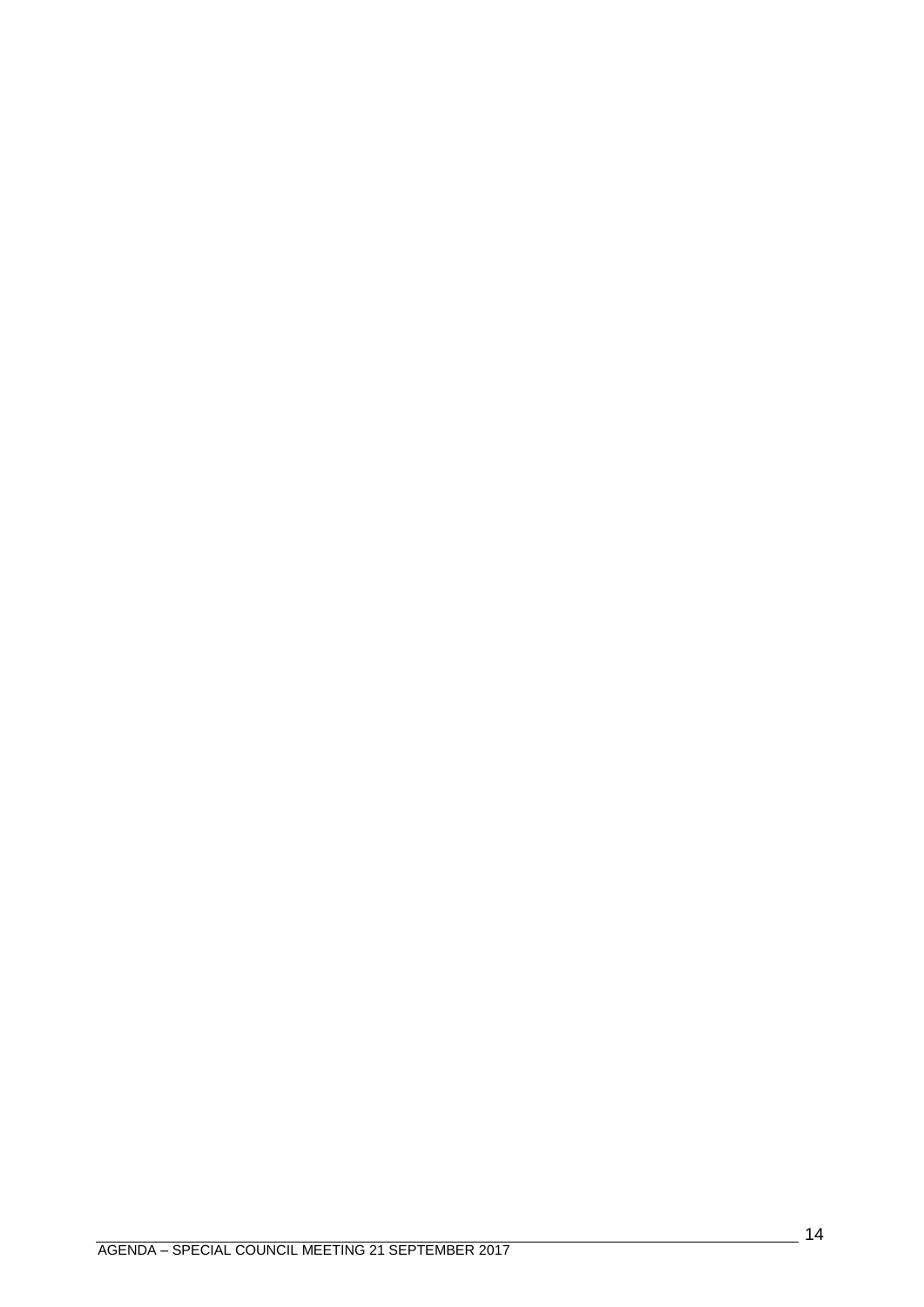### <span id="page-14-0"></span>*SY120-09/17 – Submission to DWER on the Application for Works Approval – Great Southern Landfill (Allawuna Farm)*

| Gr2.290<br><b>Alkina Holdings Pty Ltd</b>                                       |
|---------------------------------------------------------------------------------|
| <b>Colleen Thompson, Consultant Planner</b>                                     |
| Paul Crewe, Executive Manager Infrastructure and<br><b>Development Services</b> |
| <b>PREVIOUSLY BEFORE COUNCIL:</b><br>Nil                                        |
| Nil                                                                             |
| Nil                                                                             |
|                                                                                 |

#### **Nature of Council's Role in the Matter:**

• Advocative

#### **Purpose of the Report:**

To seek Council endorsement of a formal submission on an application for a works approval by Alkina Holdings Pty Ltd for a landfill facility on Lot 4869, Great Southern Highway, Saint Ronans.

#### **Background:**

On 14 April 2014, the Wheatbelt Joint Development Assessment Panel (JDAP) refused a development application to construct and use a portion of Lots 4869, 5931, 9926 and 26932 Great Southern Highway, Saint Ronans (the subject land) for a Class II landfill facility. The applicant subsequently filed an Application for Review with the State Administrative Tribunal (SAT) on 24 April 2014. As part of this SAT review process, the applicant submitted an amended application to the JDAP, which was refused by the JDAP on 31 August 2015.

On 8 March 2016; the SAT upheld the appeal and approved the application subject to conditions. The SAT decision replaces the decision of the JDAP, made on 31 August 2015.

The applicant has since acquired Perthwaste, a waste management operation, including an operating landfill at North Bannister. As a result, Suez Environment has not progressed its plans to develop the Allawuna landfill site, and a works approval for the operation was revoked at the request of the applicant. However, as development approval runs with the land and not ownership, the development approval remained valid.

Alkina Holdings is now proposing to develop a landfill facility on the site, in accordance with the previous development approval. The proponent has applied for a concurrent works approval and licence, which is currently being advertised for public comment with the submission period closing on the 28 September 2017.

#### **Comments and details:**

The following comments are offered in relation to the works approval:

#### Ad hoc nature of the proposal

Numerous state government documents, including the *State Planning Strategy 2050* and the *Waste Strategy 2012* recognise the need for government to undertake strategic planning for the location of waste facilities.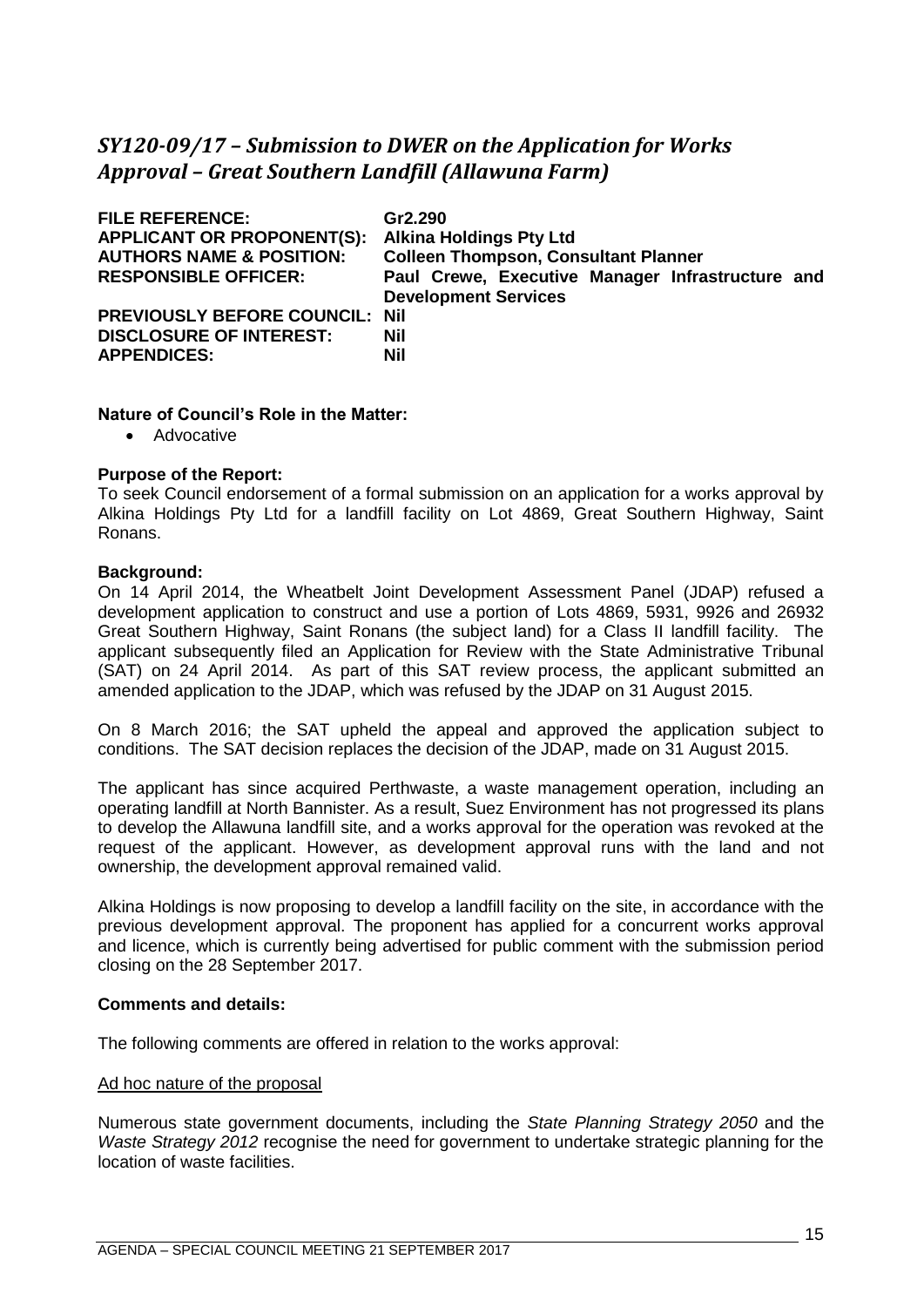The State Planning Strategy, released by the Western Australian Planning Commission, establishes a framework of planning principles, strategic goals and state strategic directions. The State Planning Strategy relevantly identifies the need to secure strategic sites and infrastructure corridors for waste facilities to ensure that they are appropriately sited, designed, operated and managed. Specifically, in terms of identifying strategic sites, the State Planning Strategy states:

*"Planning for strategic waste sites involves the assessment of buffers, transport access, relationships to existing waste facilities producers and the degree of risk of air, soil, groundwater and surface water pollution."* 

This is mirrored in the *Waste Strategy 2012* which includes as a strategic objective the need to undertake long term planning for waste facilities to enable access to suitably located land to cater for the State's waste management needs. Importantly, it stresses the need to identify the number and types of facilities likely to be required, their optimum location and access to transport networks.

Clearly waste facilities, including landfill sites, should not be approved in the absence of strategic planning. The ad hoc nature of the proposal has removed the ability of the community to engage with government on the appropriate identification of a range of potential landfill sites, and to prioritise the most appropriate sites on the basis of environmental, social, and economic performance. Whilst it is unlikely that any proposed landfill site will be supported by nearby residents, the lack of any strategic planning makes it impossible to demonstrate that the potential impacts are justified by broader social and community benefit.

The community has not been able to contribute to a broader planning process that enables the most appropriate location to be debated, tested and considered in a collaborative, transparent manner. In the absence of a meaningful, strategic and engaging process, the Shire cannot support a development that has drawn so much concern and opposition from the community.

#### Consistency with Local Planning Scheme and development approval

The Shire is currently progressing an omnibus amendment (Amendment No. 50) to Local Planning Scheme No. 2, which includes two amendments of relevance to this proposal:

- The use class 'Waste Disposal Facility' (which includes landfill activities) will become an 'X' or 'not permitted' use in the General Agriculture Zone; and
- The insertion into Schedule 3 of the Scheme of a Special Use Zone No. 8 (SU8), identifying a waste disposal facility on Lot 4869 subject to various conditions that require the development to be undertaken in accordance with the 8 March 2016 decision of the SAT.

The introduction of Special Use Zone No. 8 was subject of a separate report to the Ordinary Council Meeting held on 28 August 2017, where it was resolved:

#### *"That Council:*

- *1. Requests the CEO to write to the Minister for Planning advising that:*
- *(a) Council's preferred position is that the Special Use Zone No. 8 be removed and Lots 9926, 26934, 4869 & 5931 Great Southern Highway, St Ronans remain zoned General Agriculture;*
- *(b) Should the Minister choose not to remove the Special Use zone No. 8, Council supports the inclusion of the 'sunset clause' into the Special Use Zone No. 8 to read as follows:*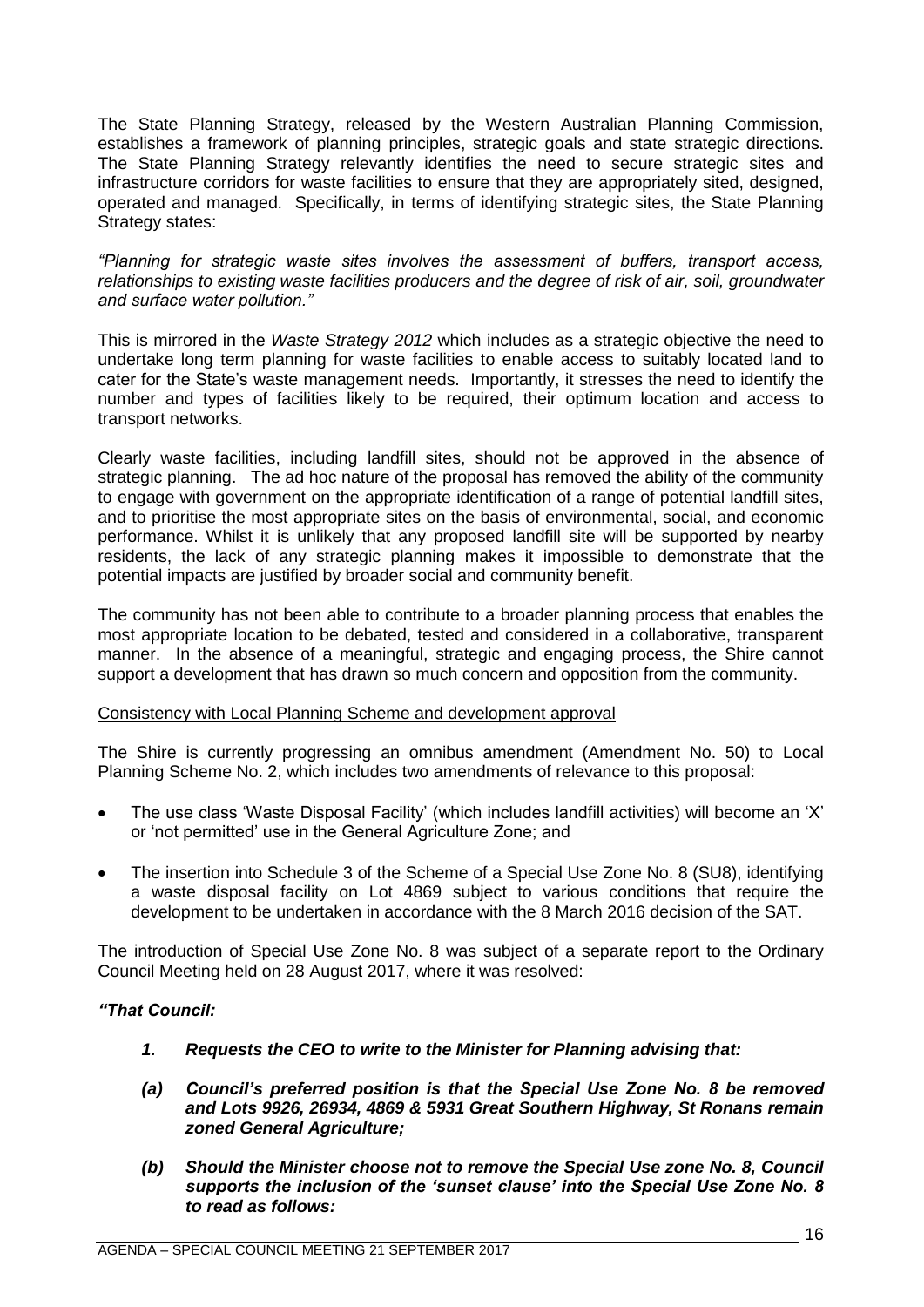|                 | No. | <b>Particulars of Land</b>                                                                   |                                                                                                                                                                                                                                                                                                                                                                                                                                      | <b>Conditions</b>                                                                                                                                                                                                                                                                                                                                                                                                                                                                                                                                         |
|-----------------|-----|----------------------------------------------------------------------------------------------|--------------------------------------------------------------------------------------------------------------------------------------------------------------------------------------------------------------------------------------------------------------------------------------------------------------------------------------------------------------------------------------------------------------------------------------|-----------------------------------------------------------------------------------------------------------------------------------------------------------------------------------------------------------------------------------------------------------------------------------------------------------------------------------------------------------------------------------------------------------------------------------------------------------------------------------------------------------------------------------------------------------|
| SU <sub>8</sub> | 8   | Lots 9926,<br>26934,<br>4869 and<br><b>5931 Great Southern</b><br><b>Highway, St. Ronans</b> | <b>Special Use</b><br>1. Waste<br><b>Disposal</b><br><b>Facility</b><br>and<br>associated<br><i>infrastructure</i><br>Lot 4869<br>on<br>(AA)<br>2. Caretaker's<br>dwelling<br>on<br>Lot 4869 (AA)<br>3. Single House<br>on Lot 9926 (P)<br>and<br>the<br>on<br>other three lots<br>the<br>in<br>event<br>that the waste<br>disposal<br>facility is not<br>developed<br><b>on</b><br>Lot 4869.<br><b>Agriculture</b><br>extensive (P) | 1. The<br>waste<br>disposal facility<br>shall only accept<br>types<br>waste<br>for<br>permitted<br>disposal<br>at<br>a a<br><b>Class I and Class</b><br>landfill (DER,<br>"<br>Landfill<br>Waste<br><b>Classification</b><br>and<br>Waste<br>Definitions 1996<br>(as amended)).<br>The development<br>2.<br>is<br>be<br>to<br>undertaken<br>in<br>accordance with<br>the 8 March 2016<br>decision of the<br><b>State</b><br><b>Administrative</b><br><b>Tribunal</b><br>([2016]WASAT22)<br>and<br>а<br>development                                        |
|                 |     |                                                                                              |                                                                                                                                                                                                                                                                                                                                                                                                                                      | approval issued<br>the<br>by<br>local<br>government.<br>$3.$ If<br>the<br>development<br>οf<br>the<br>waste<br>disposal<br>facility<br>is<br>not<br>substantially<br>commenced<br>prior<br>to<br>the<br>expiration<br>of <sub>2</sub><br>the<br>years from<br><b>SAT</b><br>date<br>the<br>approval is taken<br>have<br>had<br>to<br>effect, the SU8<br>provisions other<br>than<br>this<br>condition<br>and<br>condition 4 will<br>have<br>cease<br>to<br>effect, and use<br>and development<br>of the site shall<br>only<br>in<br>be<br>accordance with |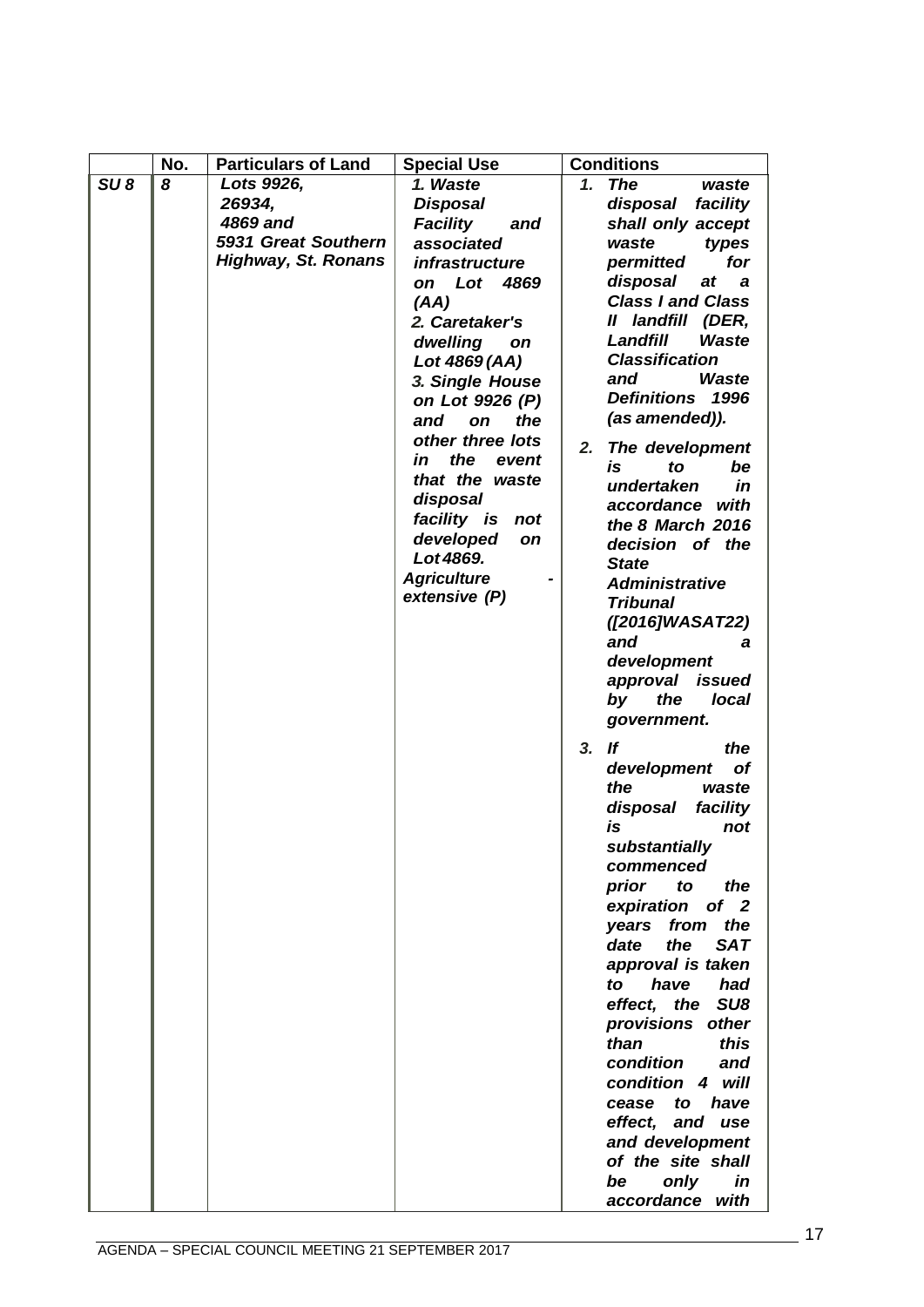|  |  | the<br>'General<br><b>Agriculture' zone</b><br>and<br>use<br>permissibility's<br>for the General<br><b>Agriculture zone</b><br>in the Zoning<br>Table.                                                                                                                |
|--|--|-----------------------------------------------------------------------------------------------------------------------------------------------------------------------------------------------------------------------------------------------------------------------|
|  |  | 4. If, a development<br>approval<br>is<br>sought following<br>expiry of<br>the<br>approval<br>mentioned<br>in<br>point 2,<br>the<br>application is to<br>be assessed<br>the<br>under<br>requirements<br>applicable to the<br>'General<br><b>Agriculture'</b><br>zone. |

#### *2. In the event that the Minister for Planning modifies the Special Use No. 8 zone, authorises the CEO to send the modified Scheme Amendment No. 50 documents to the Western Australian Planning Commission."*

Amendment 50 is currently before the Minister for Planning for final determination, after which it will be confirmed whether the land will be:

- a. Retained as General Agriculture,
- b. Rezoned to Special Use with a sunset clause, or
- c. Rezoned to Special Use with no sunset clause.

Until Amendment 50 is finalised and it is known whether the land use will be permitted by the scheme, a works approval and licence should not be issued.

Notwithstanding the above, there are a number of conditions of the development approval which have not, as yet, been complied with. This includes:

- A fire management plan to be approved by the Shire of York;
- A revegetation plan for the Thirteen Mile Brook;
- Upgrading the site access road junction onto Great Southern Highway; and
- Establishment of a community reference group

While Section 14 of the landfill management plan provided with the works approval application describes community communication, it does not acknowledge the requirement to establish a community reference group, as required by the development approval.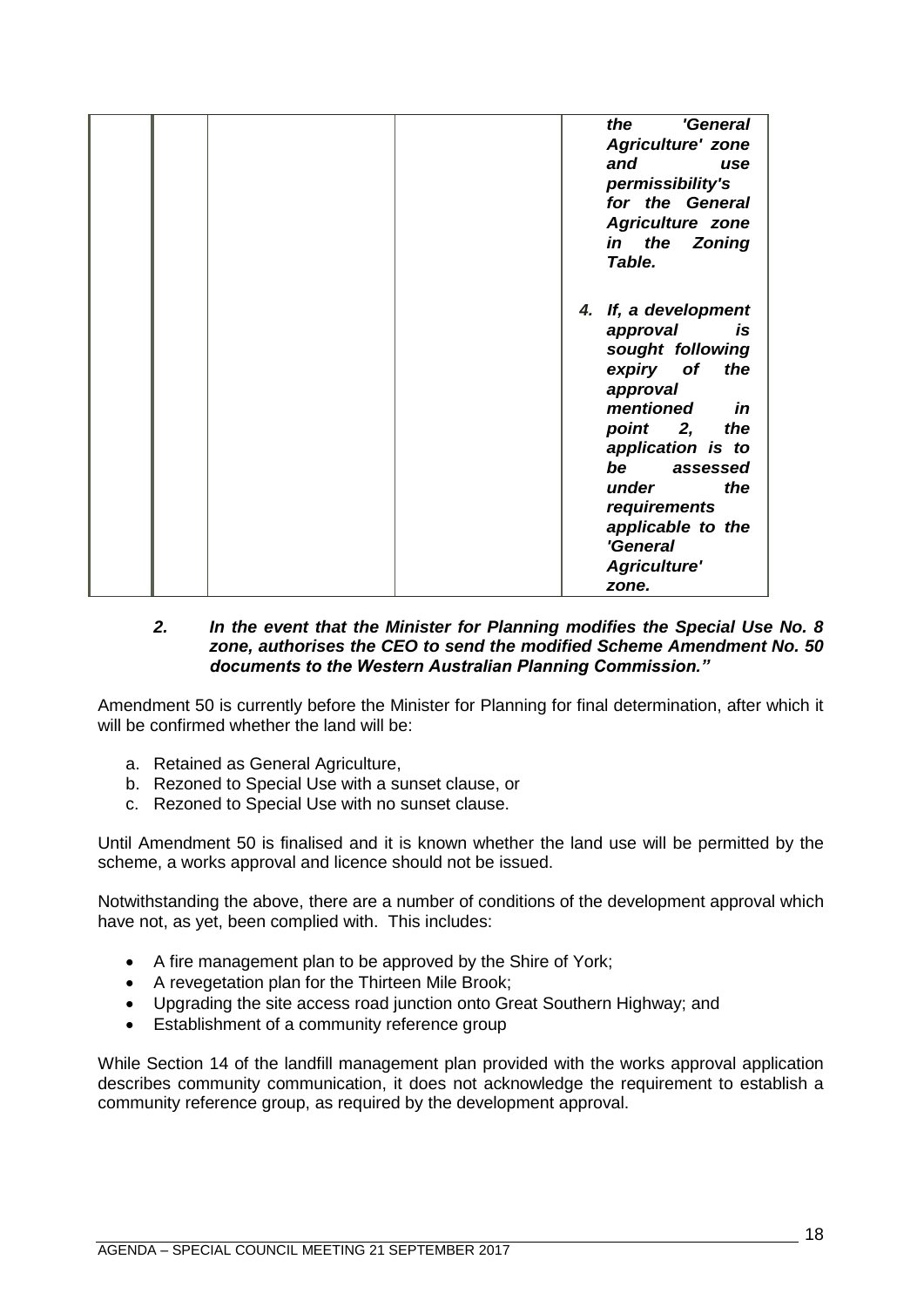The design of the operation presents minor inconsistencies with the approved development plans. This includes a slight reduction in the scale of the landfill, which of itself is unlikely to require an amendment to the development application as the minor changes to scale and layout would not substantially change the development approved. However, the inclusion of an additional proposed sediment management structure, which is not included in the approved development plans, may require additional development approval.

It is proposed that the Shire recommends that no works approval or license be issued until the applicant can demonstrate it has complied with the relevant conditions of the development approval.

#### Modifications from previous proposal and environmental management plan

The Shire notes that the new application by Alkina Pty Ltd proposes several minor modifications from the previously approved proposal, for which works approval had been granted by the Department of Water and Environmental Regulation and was subsequently withdrawn by the original applicant. These include:

- Slight reduction in the scale of the operation, with resultant modification to the layout of the proposed landfill cells;
- Minor reduction in truck movements associated with the lesser scale of the operation; and
- Recommended modifications to various environmental management plans as a result of the review undertaken by the applicant's consultants to determine their suitability for the new operator, including:
	- $\circ$  Surface water management (including water monitoring and sampling, and Rivercare project stakeholder engagement)
	- o Updating of the 2015 odour management plan
	- o Updating of the 2015 dust management plan
	- o Updating of the 2015 noise management plan.

The Responsible Authority Report prepared by the Shire of York, and adopted by Council on 10 August 2015, considered the various environmental and nuisance management plans prepared to support the previously issued works approval. The report concluded that:

*"With environmental risks managed through Works Approvals processes, the proposed development is consistent with planning policy measures regarding the protection of land, surface and groundwater resources."*

It is noted that the recommendations for upgrading of environmental management plans to comply with conditions of the previous works approval will likely result in plans that provide for better management of environmental risk. It is recommended that these reviews are required prior to the issuing of a works approval and license for the new proposal.

#### **Implications to consider:**

#### *Consultative*

In accordance with the *Environmental Protection Act 1986*, the application for a works approval and licence has been released for public comment by the Department of Water and Environmental Regulation.

All community members have the opportunity to make a submission by the closing date of 28 September 2017.

#### *Strategic*

Providing a submission on the application for a licence and works approval supports delivery of the following outcomes from Council's Strategic Community Plan 2016-2026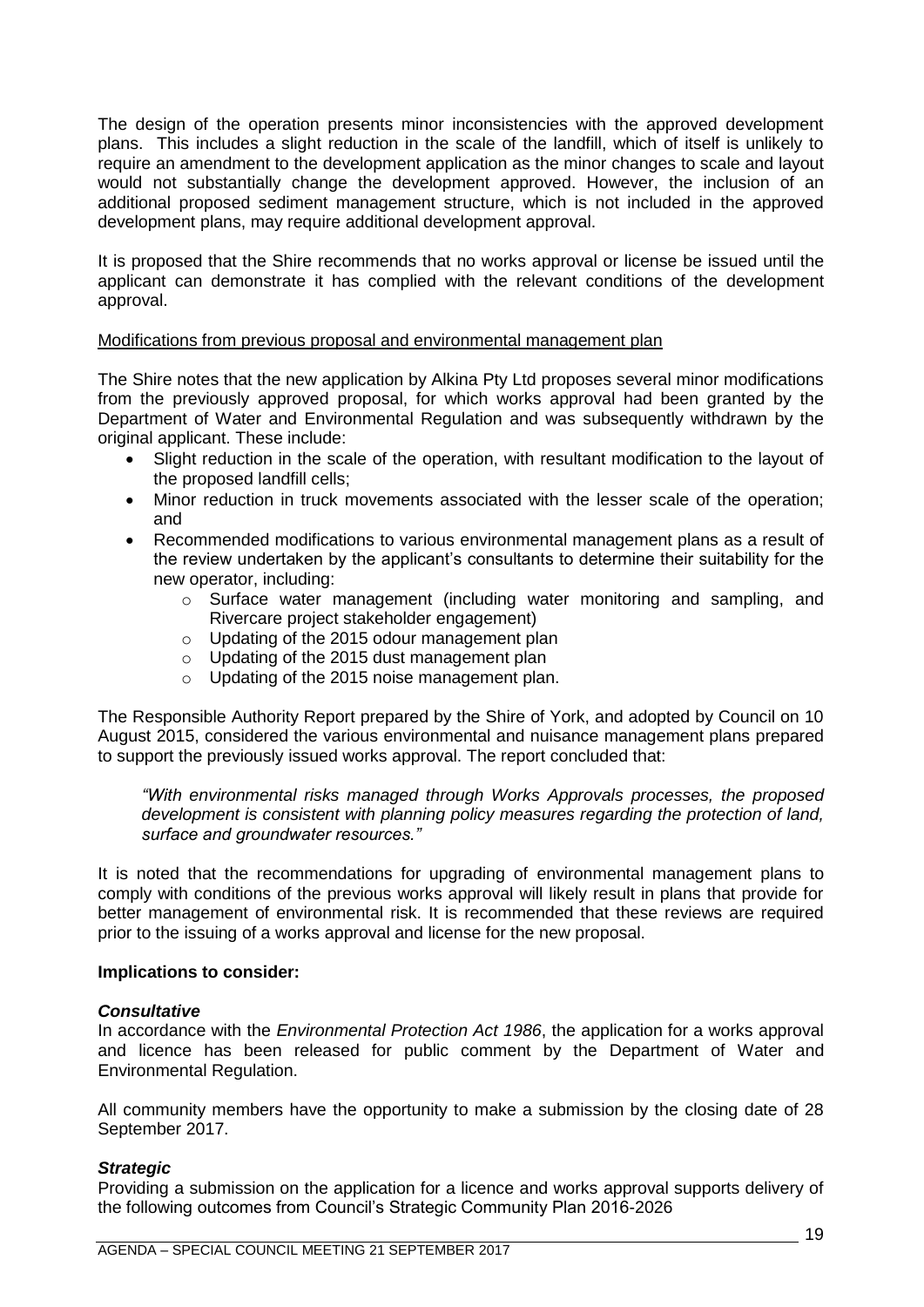- 5.5 There is a strong collective voice on key issues of concern to the community.
- 5.6 There are high levels of community engagement in decision-making

#### *Legal and Statutory*

Works approvals and licences are issued under the provisions of the *Environmental Protection Act 1986*. These approvals are separate to any approvals administered by the Shire of York under the *Planning and Development Act 2005*, and therefore the Shire may have limited influence over these matters.

#### *Risk related*

A landfill facility provides a range of environmental risks. The application for works approval includes a range of management plans to address these risks. In considering the application, the Department of Water and Environmental Regulation will review the appropriateness of the management actions.

**Voting Requirements: Absolute Majority Required: No**

#### **OFFICER RECOMMENDATION:**

*"That Council advises the Department of Water and Environmental Regulation that it does not support the issue of a works approval for Alkina Holdings Pty Ltd for a Class II landfill facility on Lot 4869, Saint Ronans for the following reasons:*

- *1. The proposed landfill facility represents adhoc and unplanned development and is inconsistent with orderly and proper planning. In this respect it is noted that the proposal is inconsistent with the State Planning Strategy 2050 and the Waste Strategy 2012. These documents both stress the importance of strategically planning waste management facilities to ensure:-*
	- *The number and types of facilities required and their relationship to existing waste facilities can be identified;*
	- *They are optimally located;*
	- *That they have appropriate access to transport networks;*
	- *Buffers are appropriate and adequate; and*
	- *That the degree risk of air, soil, groundwater and surface water pollution is acceptable.*
- *2. The absence of any strategic planning has removed the ability of the community to engage with government on the appropriate identification of a range of potential landfill sites, and to prioritise the most appropriate sites on the basis of environmental, social, and economic performance. The community has not been able to contribute to a broader planning process that enables the most appropriate location to be debated, tested and considered in a collaborative, transparent manner. In the absence of a meaningful, strategic and engaging process, the Shire cannot support a development that has drawn so much concern and opposition from the community.*